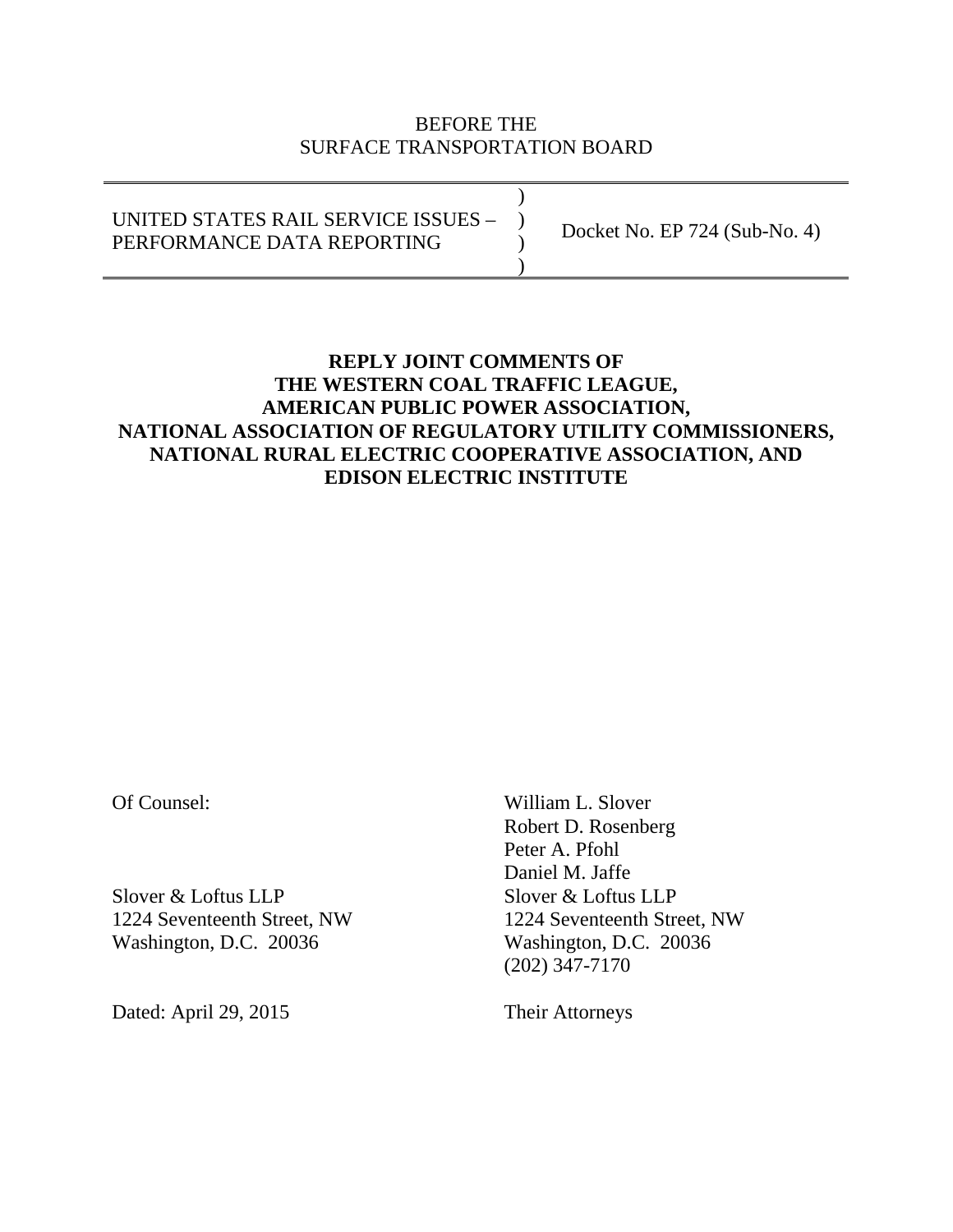### BEFORE THE SURFACE TRANSPORTATION BOARD

 $)$ UNITED STATES RAIL SERVICE ISSUES – ) PERFORMANCE DATA REPORTING  $)$ Docket No. EP 724 (Sub-No. 4)

## **REPLY JOINT COMMENTS OF THE WESTERN COAL TRAFFIC LEAGUE, AMERICAN PUBLIC POWER ASSOCIATION, NATIONAL ASSOCIATION OF REGULATORY UTILITY COMMISSIONERS, NATIONAL RURAL ELECTRIC COOPERATIVE ASSOCIATION, AND EDISON ELECTRIC INSTITUTE**

The Western Coal Traffic League ("WCTL"), American Public Power

Association ("APPA"), National Association of Regulatory Utility Commissioners

("NARUC"), National Rural Electric Cooperative Association ("NRECA"), and Edison

Electric Institute ("EEI") (collectively "Coal Shippers/NARUC") hereby submit their

Reply Joint Comments in accordance with the Board's order served December 30, 2014

in this Notice of Proposed Rulemaking ("NPRM") proceeding.

# **BACKGROUND**

On March 2, 2015, Coal Shippers/NARUC, the United States Department

of Agriculture ("USDA"), other interested shipper groups, the Class I railroads,  $\frac{1}{1}$  and the

Association of American Railroads ("AAR") filed Opening Comments in this

proceeding. The shipper groups and USDA universally support the Board's proposed

<sup>&</sup>lt;u>1</u> <sup>1</sup> The Class I railroads filing comments were: BNSF Railway ("BNSF"), Canadian Pacific Railway ("CP"), CSX Transportation, Inc. ("CSXT"), Kansas City Southern Railway, Norfolk Southern Railway ("NS"), and the Union Pacific Railroad ("UP").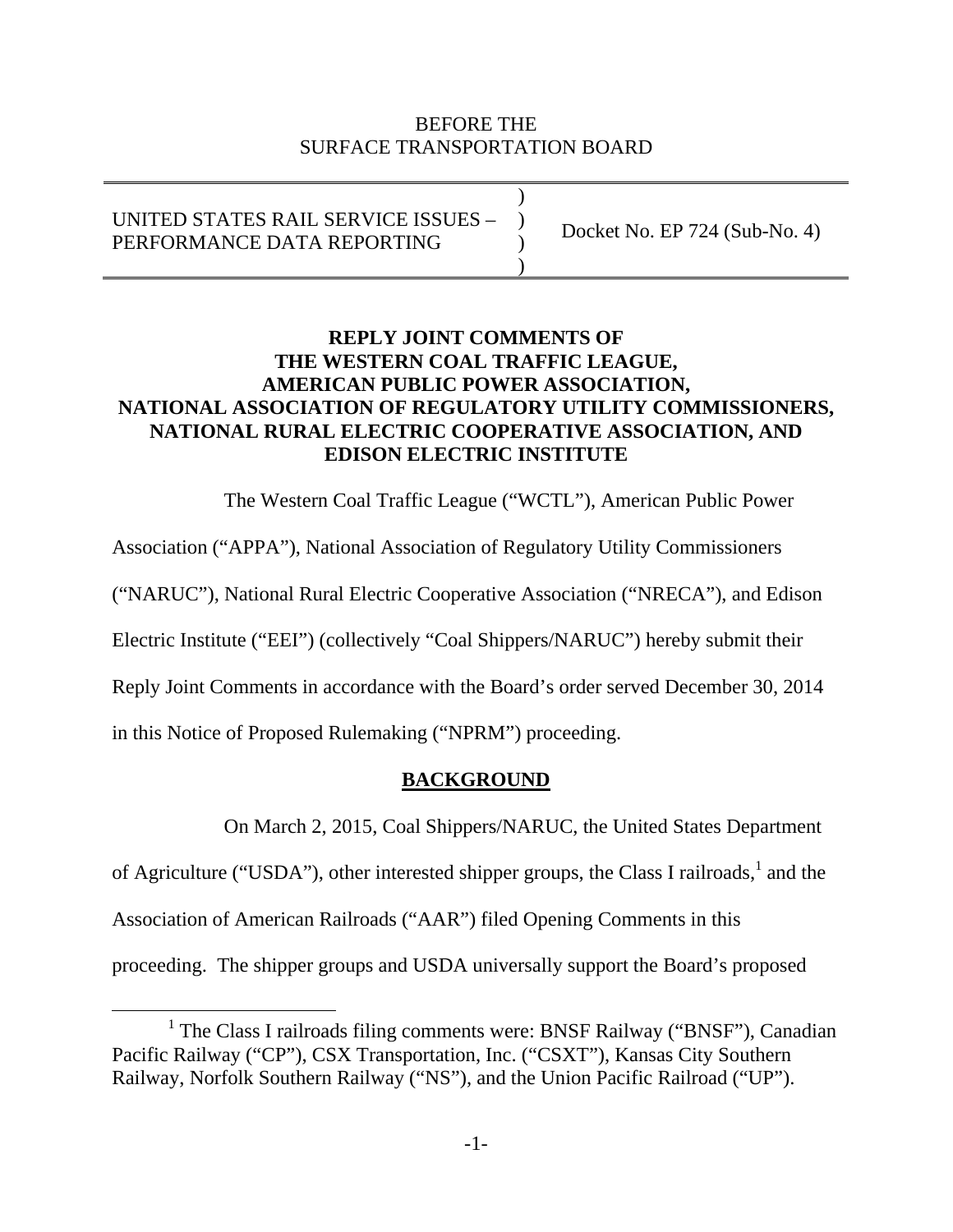service metrics reporting, with most groups proposing additional performance reporting metrics that the Board should require in any final rule. Coal Shippers/NARUC in particular proposed minor changes to the Board's proposal along with additional reporting metrics they believe are critical, including cycle time reporting for major corridors.

 The railroads and the AAR generally urge the Board not to adopt any reporting standards at this time or to severely limit any reporting if the Board insists on moving forward. Alternatively, the railroads propose unnecessary delaying tactics, such as meetings with the Board where the railroads can privately detail what data they might be willing to regularly report.

 Coal Shippers/NARUC, USDA and other shippers' Opening Comments amply demonstrate the need for regular reporting of railroad performance metrics. Thus, while there are slight differences in the exact data that shippers and USDA would like the railroads to report, there is no doubt that transparency into railroad performance metrics is needed and productive.

#### **COMMENTS**

### **I. THE BOARD'S PROPOSAL HAS BROAD SUPPORT AND ADDITIONAL REPORTING METRICS ARE WARRANTED**

The eight (8) commenting shipper groups and USDA all support the Board proposal. The shipper groups encompass all major business sectors, especially the largest commodity categories, including coal, agricultural, and chemical shippers. Moreover, all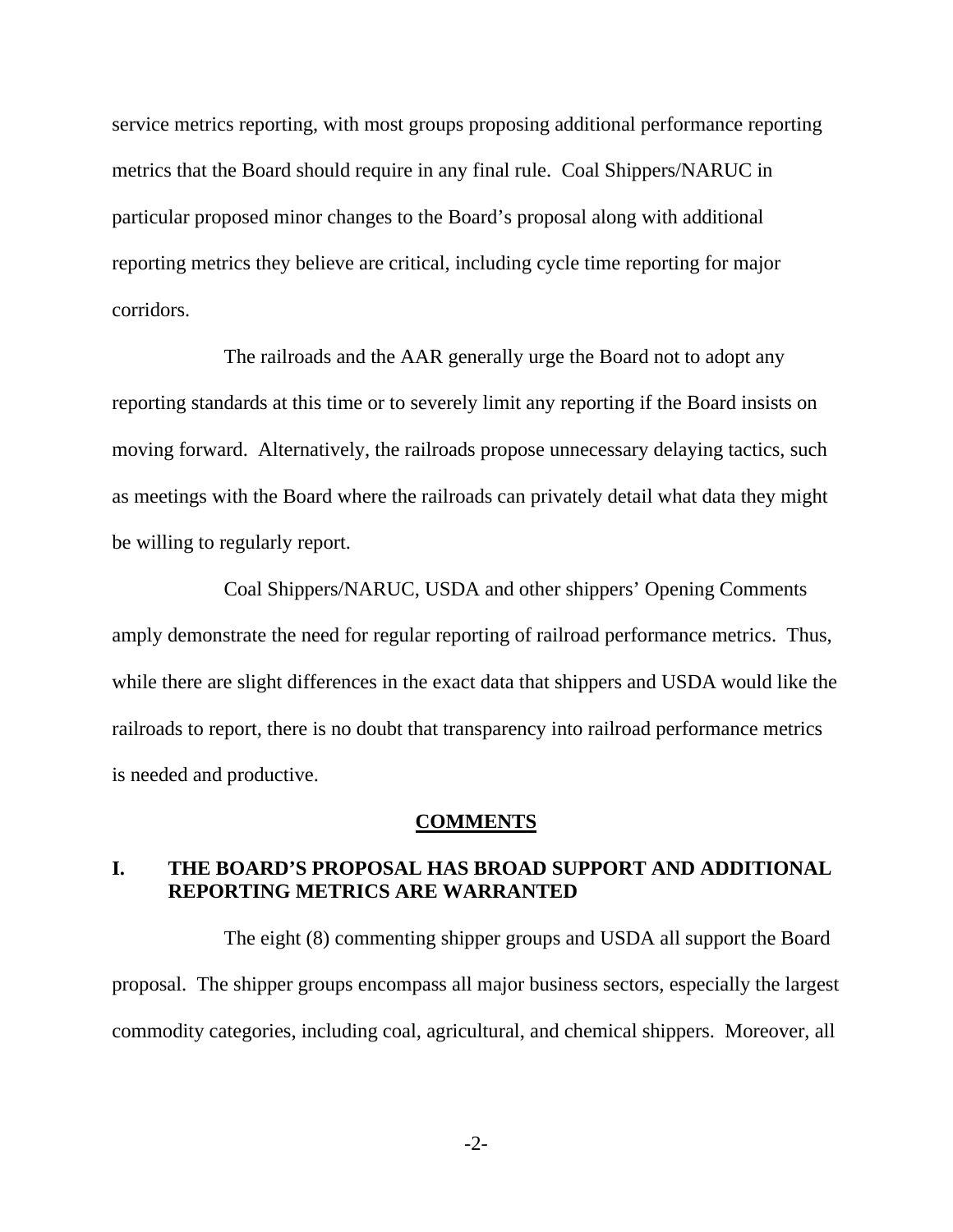of the shippers and USDA noted the value that such data has to their members or governmental mission.

 Coal Shippers/NARUC reiterate their concerns that the railroads' voluntary data reporting is too limited and entirely at the mercy of the AAR and its member carriers, such that even the limited data reported by the AAR today could be terminated at any time.<sup>2</sup> Voluntary reporting also does not carry as much assurance of accuracy and reliability. Thus, Coal Shippers/NARUC support the Board's proposal which should ensure that accurate, timely, and complete data reporting remains available to shippers and the Board alike, and they repeat their initial request that the Board consider certain refinements to the proposal, as well as additional reporting categories. Specifically, Coal Shippers/NARUC ask the Board to:

- 1. Modify its proposal so that carriers report interchange dwell times at each of their 10 largest interchange locations;
- 2. Modify its proposal so the "Other" category in the train held short reporting is more specific;
- 3. Modify its proposal to retain the weekly coal loadings versus plan reporting currently in effect under the *Interim Data Order*; 3
- 4. Expand its proposal to include weekly average cycle times for coal trains over any portion of the carrier's ten (10) most frequently used coal train corridors (*e.g.*, Powder River Basin ("PRB") mines to Kansas City);
- 5. Expand its proposal to include the weekly average number of coal trainsets in service, broken down between shipper-supplied (private trainsets) and carrier-supplied trainsets;

 $\overline{\ }$  2 <sup>2</sup> Coal Shippers/NARUC Opening Comments at 5.

<sup>3</sup> *See, e.g.*, *United States Rail Service Issues – Data Collection*, Docket No. EP 724 (Sub-No. 3) (STB served Oct. 8, 2014) ("*Interim Data Order*").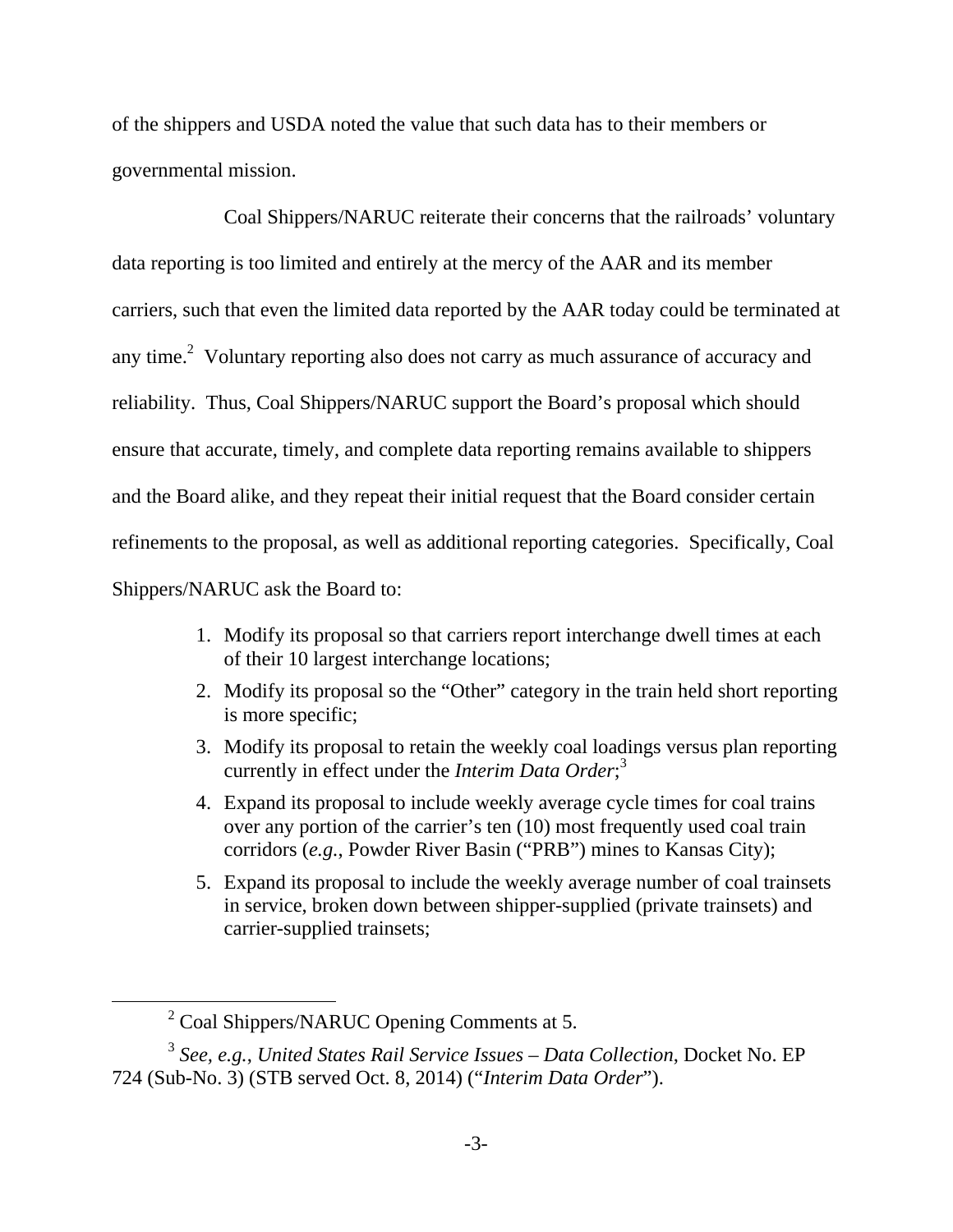- 6. Expand its proposal to include any restrictions on the utilization of shipperprovided equipment in coal service;
- 7. Expand its proposal to include general restrictions on the availability of crews for coal service; and
- 8. Expand its proposal to include general restrictions on the availability of locomotives for coal service.

 Other commenters adopted similar positions. USDA's support of the Board's proposal is especially instructive as it demonstrates both the value of such data to a federal cabinet-level department seeking to carry out its duties *and* the benefits that inured to USDA's stakeholders during the enhanced data collection period.<sup>4</sup> Indeed, USDA notes that it and "its stakeholders benefitted greatly from the data reporting" required through the Board's various data reporting orders of  $2014$ <sup>5</sup> USDA also presses for consistency in data reporting "so that data are comparable across railroads and time periods." USDA even suggests additional reporting requirements for the Board, including rail car auction market data. *Id.* at 5. In other words, USDA plainly sees the need for timely comprehensive data reporting by the Class I railroads.

 The National Industrial Transportation League ("NITL") echoes the concerns raised by Coal Shippers/NARUC. NITL, for example, notes that the Board's proposal lacks geographic specificity, and it, therefore, proposes that "each Class I railroad . . . provide information on average train speed over key corridors, or by

 <sup>4</sup> *See Interim Data Order* and *United States Rail Service Issues – Grain*, Docket No. EP 724 (Sub-No. 2) (STB served June 20, 2014) ("*Grain Order*").

<sup>&</sup>lt;sup>5</sup> USDA Opening Comments at 3.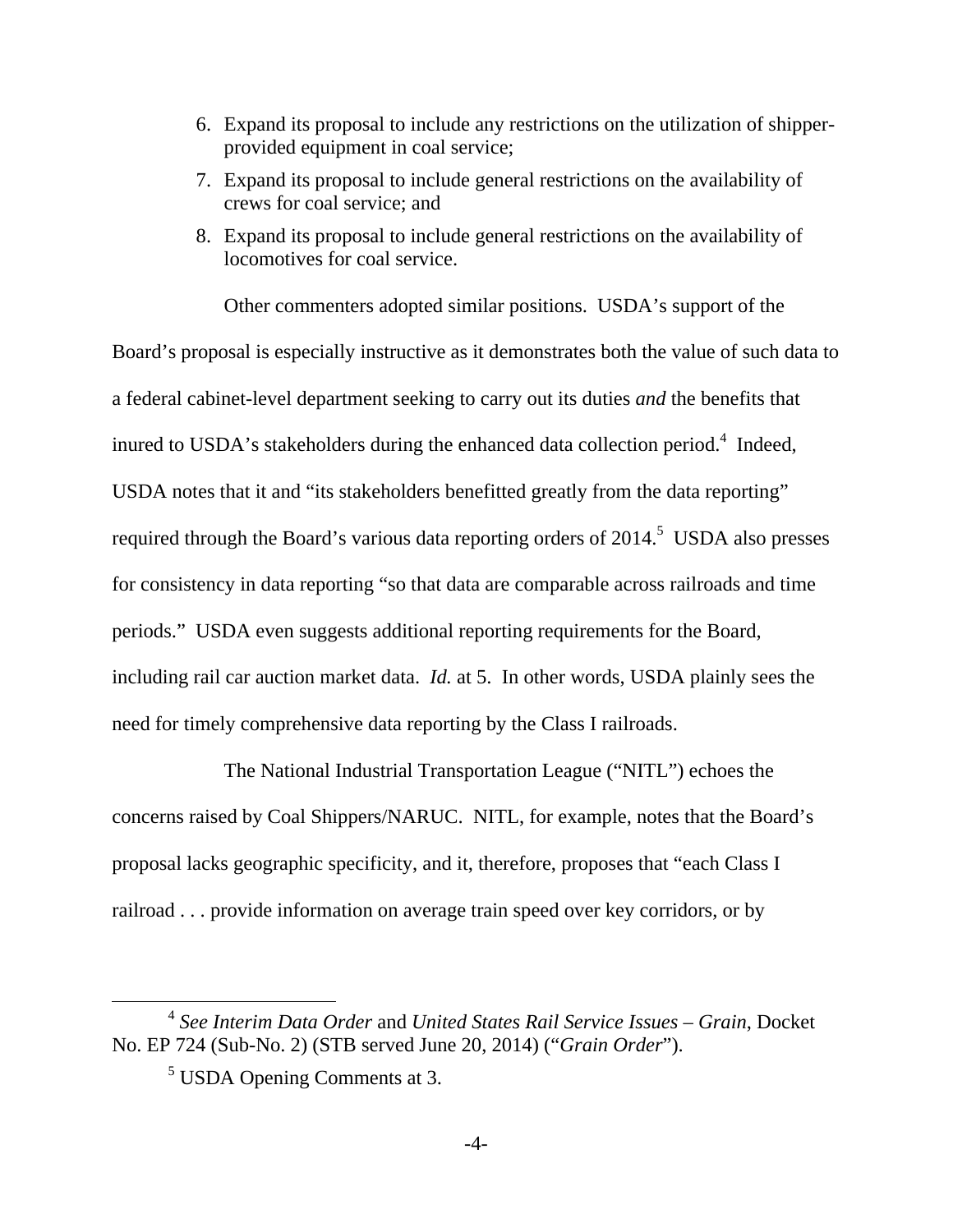region."<sup>6</sup> NITL's suggestion is similar to Coal Shippers/NARUC's proposal that the railroads provide cycle times over key corridors, and it suggests again that shippers have a keen interest in far more information than the generalized system-level data the railroads report through the AAR. Coal Shippers/NARUC support NITL's proposal as an addition to the cycle time metric Coal Shippers/NARUC proposed in their Opening Comments.

 Coal Shippers/NARUC note that shipper commenters also request, *inter alia*, additional data reporting by commodity,<sup>7</sup> additional information on car handling,<sup>8</sup> additional reporting on activities in Chicago, $9$  and additional data on resources availability for crew and locomotives.<sup>10</sup> Coal Shippers/NARUC take no position at this time on the individual merits of each proposal. However, each of these proposals suggests that the railroad performance data available today is inadequate despite the claims of widespread data availability posited by most of the railroads in their Opening  $Comments.<sup>11</sup>$ 

 <sup>6</sup> <sup>6</sup> NITL Opening Comments at 5.

<sup>7</sup> *See, e.g.*, The Fertilizer Institute Opening Comments at 4-8.

<sup>8</sup> *See, e.g.*, National Grain and Feed Association Opening Comments at 5.

<sup>9</sup> *See, e.g.*, NITL Opening Comments at 4-5.

<sup>10</sup> *See, e.g.*, American Chemistry Council Opening Comments at 1-2.

<sup>&</sup>lt;sup>11</sup> *See, e.g.*, BNSF Opening Comments at 2-4 (suggesting that its excellent communications with customers obviates the need for such reporting).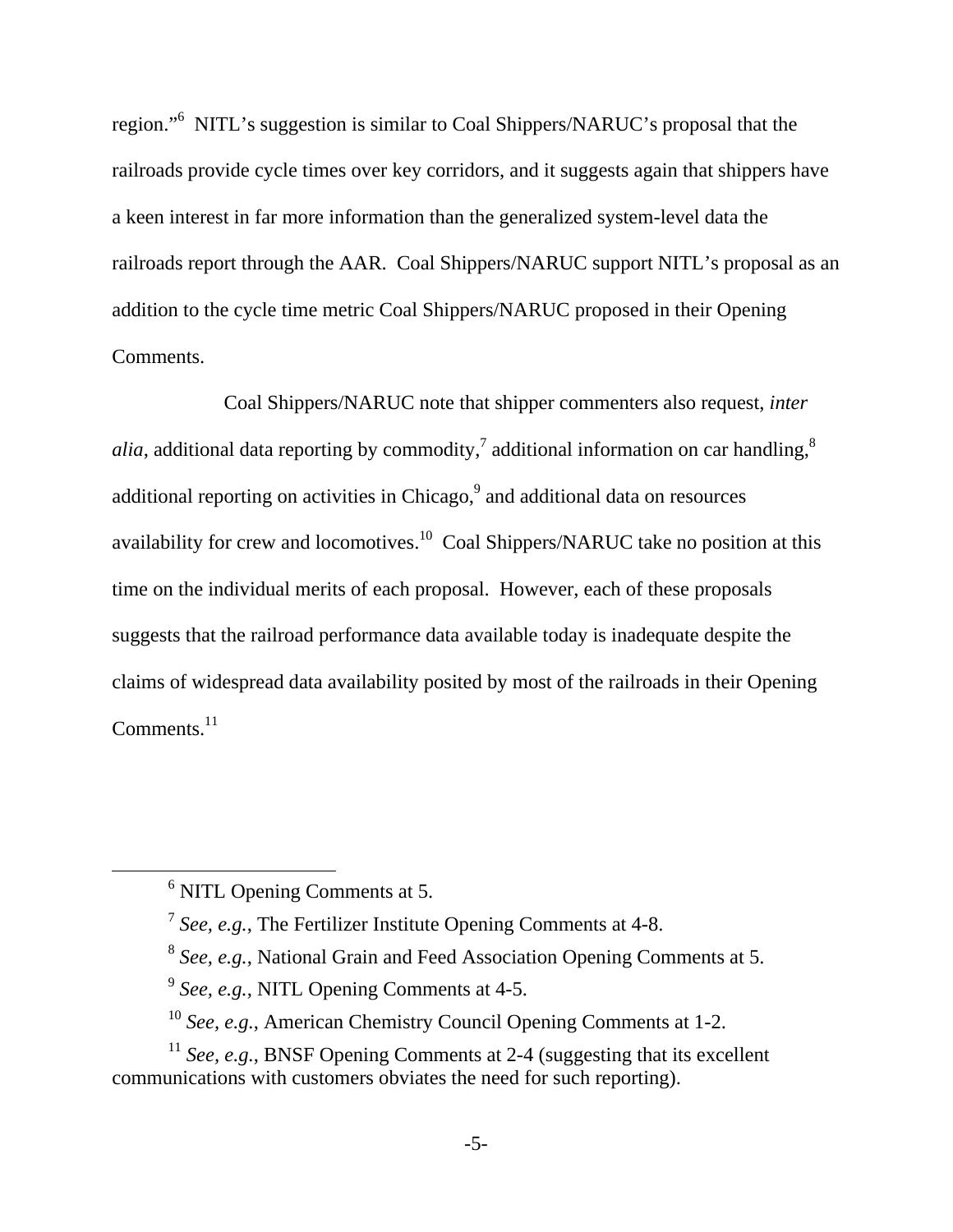### **II. THE RAILROADS' OBJECTIONS TO THE BOARD'S NPRM DO NOT OUTWEIGH THE NEED FOR PERFORMANCE DATA COLLECTION**

The Class I railroads and the AAR raise a number of objections to the Board's proposal, and they propose additional steps the Board should take before adopting a final rule. The objections and alternative actions proposed by the railroads *do not* provide a basis for the Board to postpone or reduce the scope of its proposal.

#### **a. The Board Should Not Limit Reporting to the AAR's Metrics**

 The AAR, NS, and UP all urge the Board to limit its final rule to the same three system-level metrics that the AAR currently reports: cars on line, train speed, and terminal dwell.<sup>12</sup> These three metrics are certainly important, but they are just a sliver of the data needed to understand and spot trends in real conditions on the railroads. As the recent service crisis plainly demonstrated – more is needed. If these three data points alone were sufficient, the Board's NPRM would be superfluous. Obviously, the Board, shippers, and USDA recognize that more detailed reporting on a regular basis is needed. The situation that existed before the most recent service crisis is simply unacceptable.

#### **b. Commodity-Specific Reporting is Necessary**

 The AAR, BNSF, UP and NS also express concerns about providing commodity-specific reporting. For example, UP raises concerns that different commodities have different operating characteristics and therefore requiring commodityspecific data reporting will only confuse stakeholders and increase the likelihood of false

<sup>&</sup>lt;sup>12</sup> AAR Opening Comment at 12; NS Opening Comments at 2; UP Opening Comments at 5.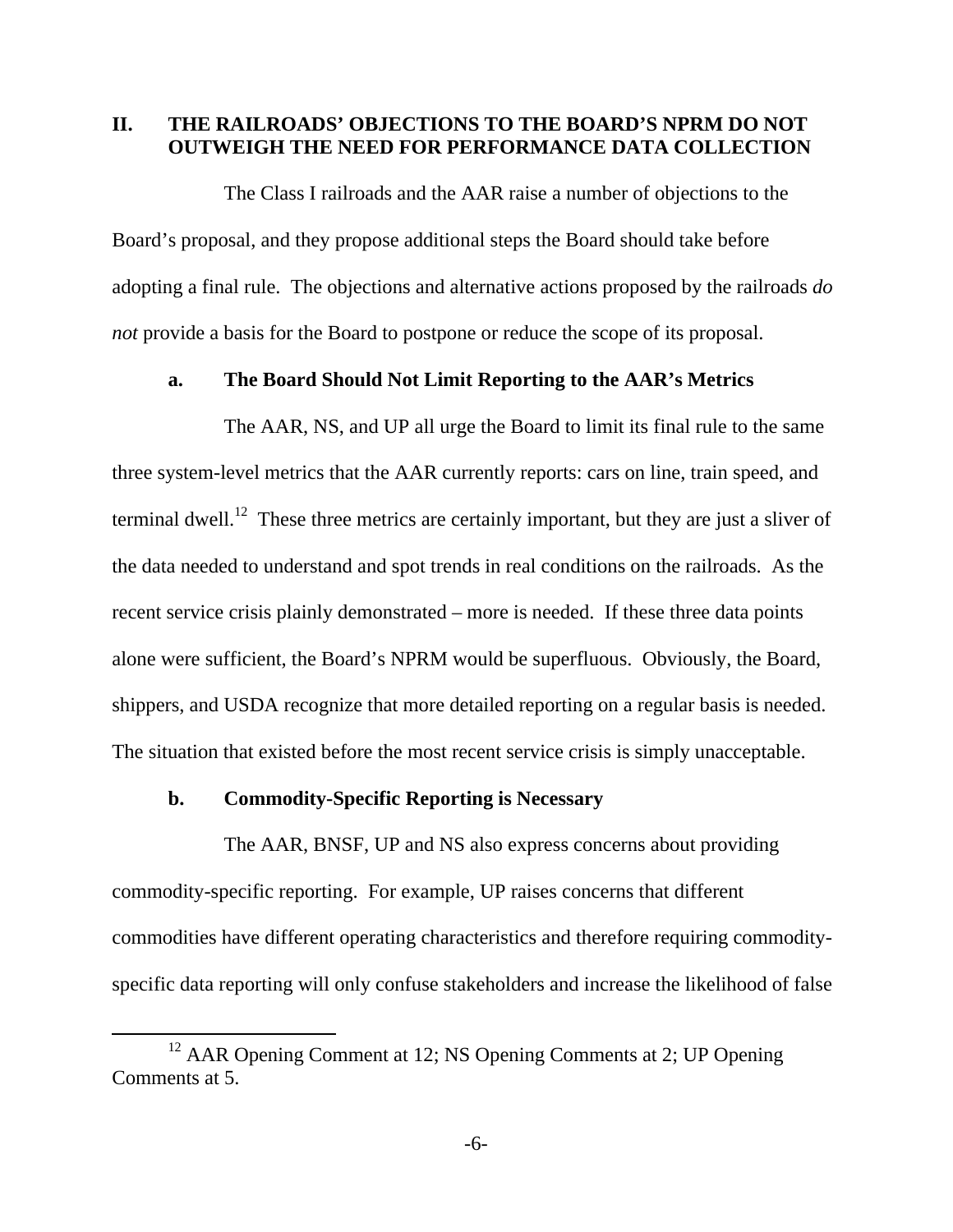service crisis alarms.<sup>13</sup> BNSF suggests that commodity-specific reporting will somehow skew service in favor of certain commodities – without suggesting that any such thing has occurred since the *Interim Data Order* or the *Grain Order*. 14 NS and the AAR contend that commodity-specific reporting should be limited to particular service crises and then discontinued.15 All of these suggestions are without merit.

 Commodity-specific reporting is necessary precisely because each commodity has different operating characteristics. Consequently, the macro-level metrics are almost meaningless to Coal Shippers/NARUC. Instead, it is the coal-specific information, including the additional reporting proposed by Coal Shippers/NARUC that is critical to gaining a clear and concise understanding of conditions on their carriers. It is certainly relevant if performance for one commodity or regional sector has stayed the same or improved while another has deteriorated, especially in the absence of an apparent causal factor such as weather. Moreover, it makes little sense to examine commoditylevel data only when the Board has officially recognized a service crisis exists, because by then it may be too late. Reporting during "good times" may provide a useful baseline to help identify where and when deterioration occurs. As USDA stated, "performance metrics may not be used all the time nor appreciated until a particular concern arises," but

<sup>&</sup>lt;sup>13</sup> UP Opening Comments at 3.

<sup>&</sup>lt;sup>14</sup> BNSF Opening Comments at 4-5.

<sup>&</sup>lt;sup>15</sup> AAR Opening Comments at 15; NS Opening Comments at 2-3.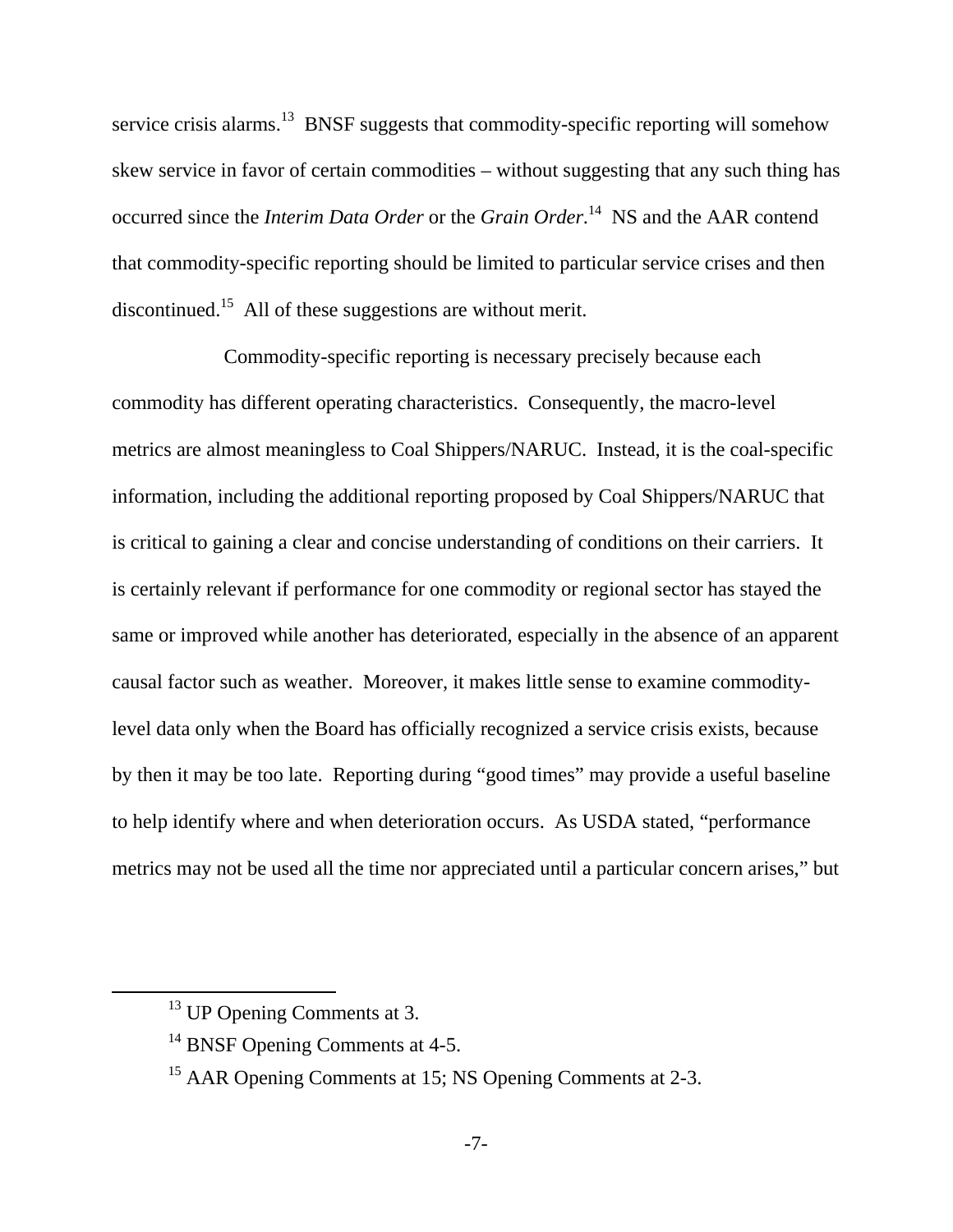nevertheless "performance metrics need to be collected on a continuous basis and not just when needed."<sup>16</sup>

#### **c. The Burdens of Compliance are Minimal Versus the Need for Data**

 The AAR, UP, and CSXT also express concerns about the burdens of complying with the NPRM as proposed by the Board. The AAR provides no statistics or analysis to suggest that the railroads cannot readily comply with the Board's proposal. Indeed, it seems to ignore the fact that the Class I railroads were able to start submitting reports to the Board just two weeks after the Board's *Interim Data Order*. Yet, the AAR goes so far as to suggest that the proposal will somehow "divert[] railroad operating personnel from their principal mission of running the railroad"<sup>17</sup> – a point not repeated by any of its members.

 CSXT suggests that the Board not require compliance for a year so that it can realign IT priorities and budget for the expenses, but it provides no justification for such a delay or quantification of the costs.<sup>18</sup>

 UP alone describes the so-called burden it anticipates: 224 hours a year to provide reports and 360 hours of start-up work to automate the process.<sup>19</sup> With all due respect to the railroads' concerns, the burden is plainly minimal, and most of the start-up work has likely been accomplished already.

<sup>&</sup>lt;sup>16</sup> USDA Opening Comments at 3.

<sup>&</sup>lt;sup>17</sup> AAR Opening Comments at 10.

<sup>&</sup>lt;sup>18</sup> CSXT Opening Comments at 7-8.

<sup>&</sup>lt;sup>19</sup> UP Opening Comments at 22-23.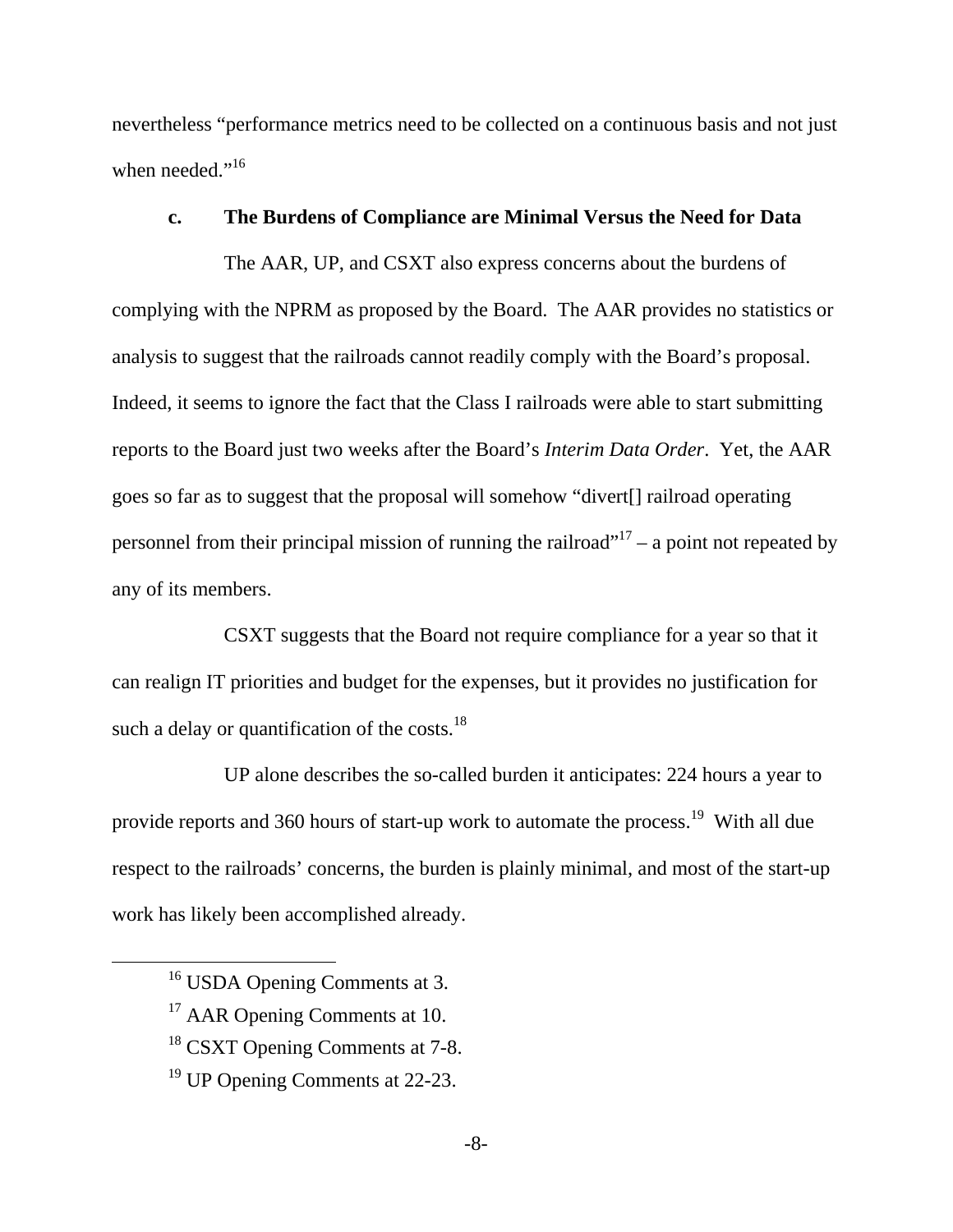BNSF, CSXT, NS and UP combined for **\$71.5 billion** in revenues in 2014.

Devoting a small number of hours (equivalent to roughly one full time employee for the Class I railroads) to report to the Board and their own shippers (who provide that massive revenue stream) with a few data points each week (or quarterly for infrastructure reports) is imminently reasonable, and the value of such performance data greatly outweighs the *de minimis* burden.

### **d. The Board Should Not Halt this Proceeding**

 CSXT also proposes that the Board halt this proceeding and either leave the *Interim Data Order* in place or call a series of informal meetings with the railroads to "determine whether a voluntary set of reporting standards might be worked out and implemented through agreement."<sup>20</sup> CSXT's proposal is unnecessary and counterproductive. First, the railroads have the opportunity in this proceeding to provide their full input on what data should be reported or not reported and why. Second, a series of informal, private meetings is unnecessary, especially where such meetings would exclude shippers, and such meetings present *ex parte* communications concerns. Third, voluntary standards are meaningless. As soon as the reporting requirement no longer suits the railroads, the railroads can simply refuse to produce the data. The Board should not countenance such an untenable outcome.

 $20$  CSXT Opening Comments at 3.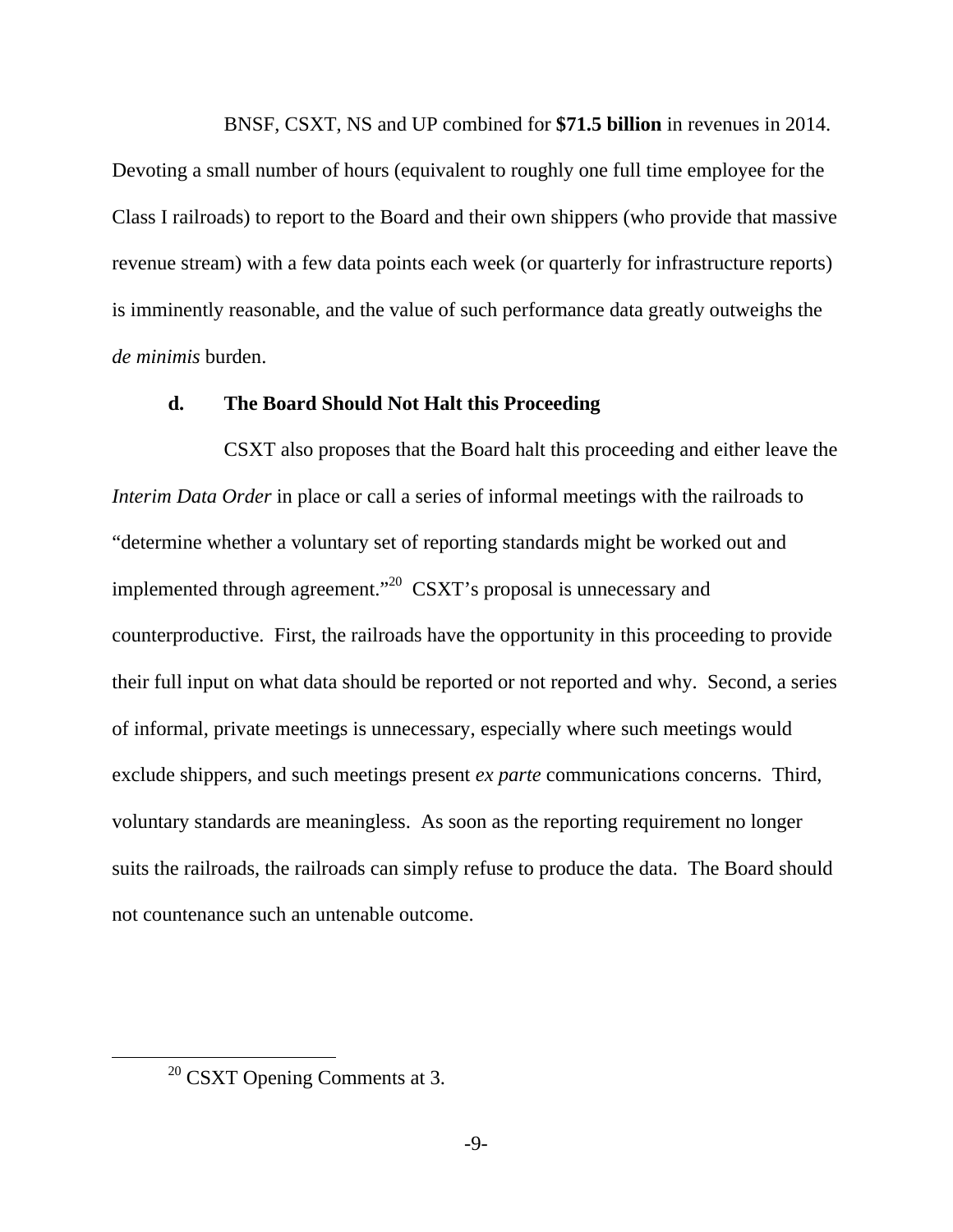**e. The Railroads' Technical Objections Should Not Interfere with the Adoption of the Proposed Reporting Requirements** 

The railroads also raise a number of technical objections such as the exact day that the weekly reports should be made and the precise method of filing. The railroads also point out various minor differences between the way data is kept in the ordinary course of business and the way in which the Board has asked for it to be reported. These objections should not hinder the Board's adoption of enhanced reporting requirements. Naturally, there is no perfect data collection rule that will reconcile all of the railroads' or the shippers' concerns. Regardless, the railroads have not presented any technical objections that the Board could not overcome with a few minor adjustments if needed (*e.g.*, if Friday is a better reporting day than Tuesday then the precise day can be switched).

## **III. THE AAR MISCHARACTERIZES THE BOARD'S SERVICE-RELATED AUTHORITY**

 While not directly suggesting that the Board does not have the power to implement the performance data reporting it has proposed, the AAR nevertheless takes the opportunity to erroneously redefine the Board's authority over rail service. Specifically, the AAR suggests that the Board has: (i) limited authority to address service issues; (ii) that there is good reason that the Board has limited authority over service; and (iii) that the actions that the Board can take are somehow limited to the problems of a single railroad. $^{21}$ 

<sup>&</sup>lt;sup>21</sup> AAR Opening Comments at 10-11.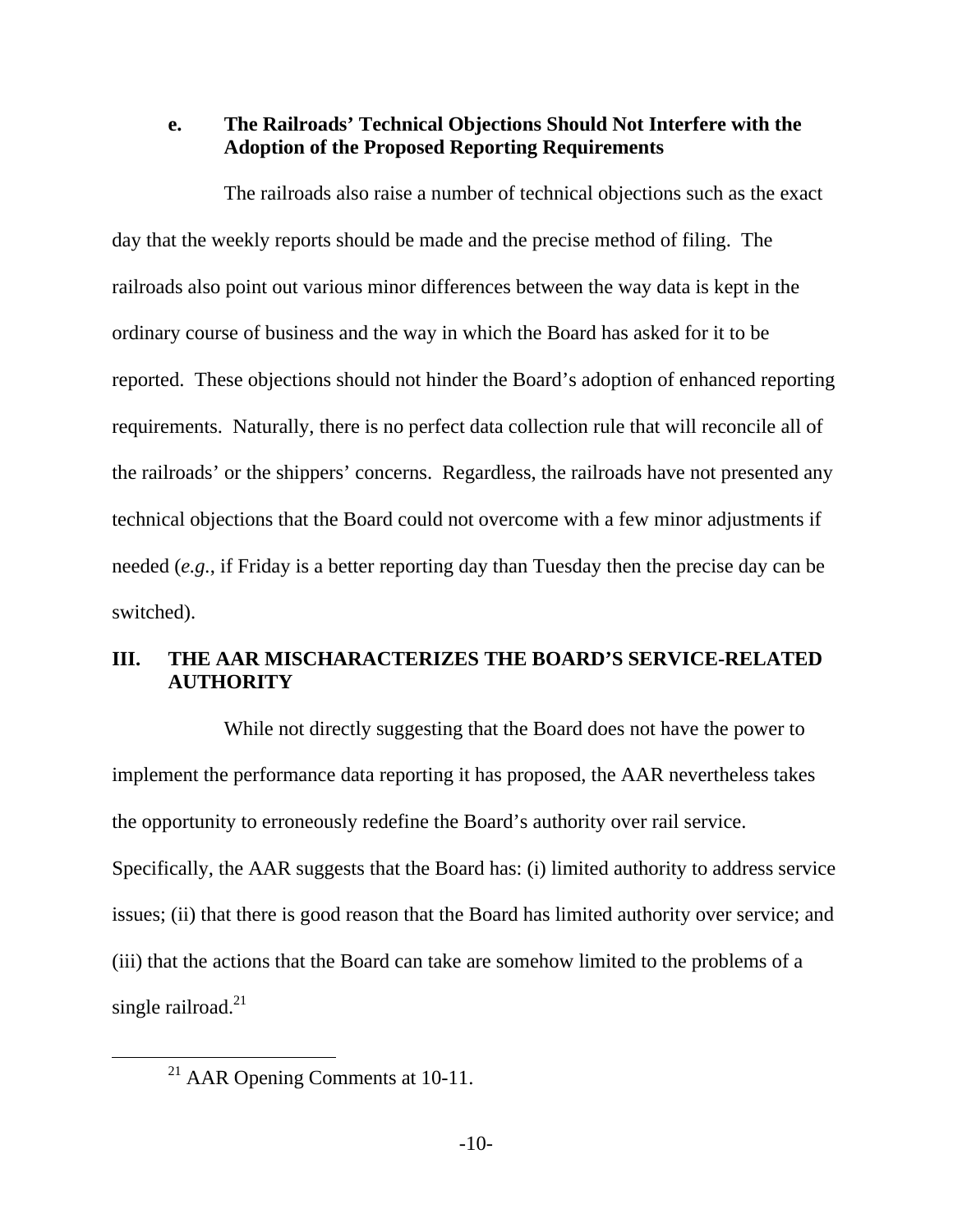Coal Shippers/NARUC strongly disagree with the AAR's assertions. The Board has extraordinary powers to direct rail service during a crisis, including the ability to "direct the handling, routing, and movement of the traffic of a rail carrier and its distribution over its own or *other railroad lines*." *See Joint Petition for Service Order*, 2 S.T.B. 725, 729-30 (1997) (emphasis added). Likewise, the AAR's suggestion that there is good reason for such limitations is also false. The Board has, as the AAR itself points out, simply been cautious and avoided directed service orders where possible under the reasonable assumption that in most cases the railroads are better equipped to manage themselves than the Board (although it should also be noted that any problems arose under the railroads' watch in the first place).

Coal Shippers/NARUC also note that the AAR's description of the Board's service-related authority is a red herring. The Board's NPRM is not grounded in its emergency service powers under 49 U.S.C. § 11123(a), but instead in 49 U.S.C. §§ 721(b) and 11145(a), which provide the Board with the undisputed and broad authority to direct the reporting requirements sought in the NPRM. *See United States Rail Service Issues – Data Collection*, Docket No. EP 724 (Sub-No. 3), slip op. at 2 (STB served Oct. 14, 2014) (noting the Board's authority under the cited statutes to order CP to provide certain data).

#### **CONCLUSION**

 Coal Shippers/NARUC again urge the Board to adopt the performance data reporting proposal with the modifications that Coal Shippers/NARUC propose in their Opening and Reply Comments.

-11-